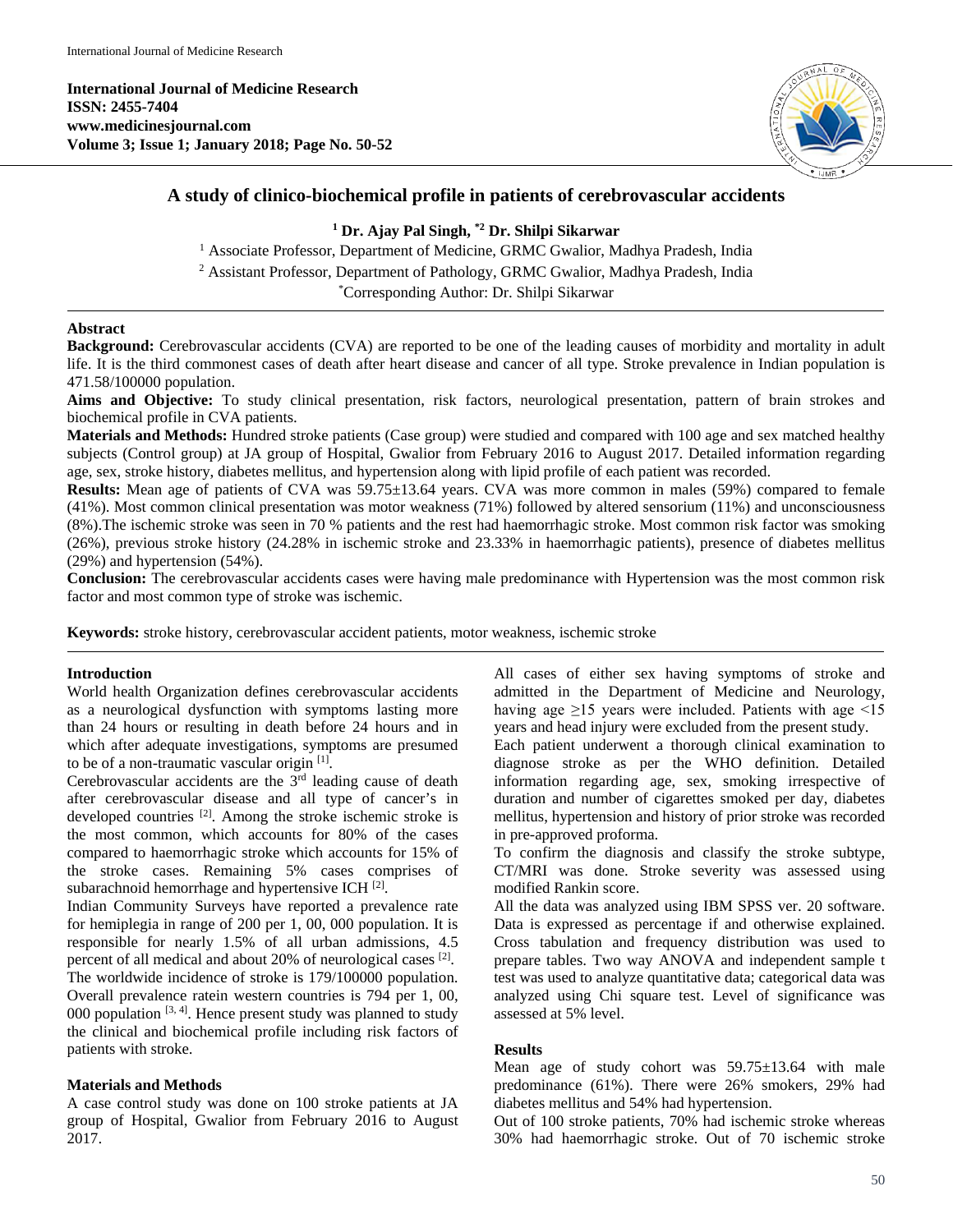patients, 17 (24.28%) cases had previous history of stroke whereas among the 30 haemorrhagic stroke patients, 7  $(23.33%)$  had previous history of stroke (p=0.919).



**Fig 1:** Distribution of clinical presentation in CVA

Mean TC, TG, LDL and HDL among study cohort was 196.72±38.50, 109.76±37.56, 109.55±33.21 and 40.64±6.61 mg/dl respectively.

#### **Discussion**

The mean age observed among stroke patients in present study was 59.75±13.64 years which correlates with study done by Maskey *et al.* <sup>[5]</sup> and Awad SM *et al.* <sup>[6]</sup> The common age group involved was between 61-70 years which closely correlates with study done by Ukoha Ob *et al*. [7] and Maskey *et al.* [5] .

Vaidya *et al*. did a retrospective study and also reported male predominance (59.7%) in patients with stroke [8]. Present study data revealed that incidence of stroke was more common in male population which correlates with study done by Pinhero *et al.* <sup>[9]</sup> and Eapen *et al.* <sup>[10]</sup>. Similar to present study Tomar *et al*. studied 100 stroke patients and reported male preponderance (58%) [11].

In present study most common risk factor was hypertension (54%) which correlates with the study done by Eapen *et al*. (40%) [10] and Abdu-Alrhaman Sallam *et al*. (67%) [12] . Vaidya *et al*. also highlighted hypertension (34%) as the most common risk factor for stroke [8]. In present study diabetes mellitus was the second most common risk factor (29%) which is higher than the reports of Maskey *et al.* (9.3%) <sup>[5]</sup>, Gauri *et al.* (9%) <sup>[13]</sup> and Eapen *et al.* (8%) <sup>[10]</sup>.

Out of 70 ischemic stroke patients, 24.28% cases had previous history of stroke whereas among the 30 haemorrhagic stroke patients, 23.33% had previous history of stroke which correlated with study done by Ukoha Ob *et al*. [7] (16.2%) and by Abdu-Alrhaman Sallam et al. (12.2%)<sup>[12]</sup>.

Most common clinical presentation reported by Tomar *et al*. was limb weakness, headache, vomiting and convulsion. Author also highlighted that these symptoms were more common in hemorrhagic stroke  $[11]$ . Which is similar to the present study findings, where most common clinical presentation was motor weakness (71%) followed by altered sensorium (11%) and unconsciousness (8%). In the present study, headache was present in only 4% patient which is lower than what is reported by Tomer *et al*. (38%) [11] , Mohr *et al*.

[14] , who reported an incidence of 26%. Foulkes *et al*. reported severe headache in  $41\%$  of cases  $^{[15]}$ . Convulsions in the present series were present only in 1% of the total patients, which is comparable to study done by of Mohr *et al*. and Foulkes *et al*., who reported frequency of 7% and 9% respectively [14, 15].

In present study most common type of stroke was ischemic (70%) which is in agreement with the study done by Eapen *et al.* (68%) <sup>[10]</sup> and Devichand *et al.* (75%) <sup>[16]</sup>. Second most common type of stroke was hemorrhagic (30%) which is in agreement with the study done by Eapen *et al.* (32%) <sup>[10]</sup>, and Devichand *et al*. (25%) [16] . Kumar *et al*. in a similar study on 200 stroke patients revealed that the most common stroke type was ischemic (77%) followed by haemorrhagic (23%)  $[17]$ Ischemic stroke was most common in the reports of Tomar *et al*. [11] .

Present study had few limitation of being a cross sectional nature and small sample size; a large randomized clinical trial is required to strengthen the present study findings.

### **Conclusion**

Stroke in our county is on rise. The event rises with age with peak between 61-70 years. Most of the stroke patients were male. Ischemic stroke was more compared to hemorrhagic stroke. Hypertension was the most common risk factor followed by diabetes mellitus and smoking. Previous history of stroke was another important risk factor of stroke in present study. Motor weakness and altered sensorium was the common presentation. Headache was less prevalent among stroke patients.

### **References**

- 1. Hatano S. Experience from multi centre stroke register: a preliminary report, Bulletin WHO. 1976; 54:541-543.
- 2. Dalal PM. Cerebrovascular disorder in API Textbook of Medicine, 7th Edition, 2004, 796-809.
- 3. Mc Allen, Lueck J. in Davidson's Principles & Practice of Medicine, 19th Edition, 1159-1168.
- 4. Wade S Smith, Stephen L Hauser, Donald J Easten. Cerebrovascular accident in, Harrison's Principle of internal Medicine, 18th edition, 3270-3299.
- 5. Maskey A, Parajuli M, Kohli SC. A study of risk factors of stroke in patients admitted in manipal teaching hospital, Pokhara. Kathmandu Univ Med J. 2011; 9(36):244-7.
- 6. Awad SM, Al-Jumaily HF, Al-Dulaimi KM, Abdulghafoor RH. Assessment of major risk factors among stroke patients. Saudi Med J. 2010; 31(9):1028-31.
- 7. Ukoha OB, Ajaegbu O, Eke CO. A review of stroke cases in a military hospital in Nigeria. Afrimedic J. 2012; 3(2):30-3.
- 8. Vaidya CV, Majmudar DK. A retrospective study of clinical profile of stroke patients from GMERS Medical College and Hospital, Gandhinagar, Gujarat. Int. J Clin Trials. 2014; 1:62-6.
- 9. Pinhero L, Damodar S, Roy AK. Risk factors in stroke: a prospective study. JAssoc Physician India 2000; 48:72-6.
- 10. Eapen RP, Parikh JH, Patel NT. A study of clinical profile and risk factors of cerebrovascular stroke. Guj Med J. 2009; 64(2):47-54.